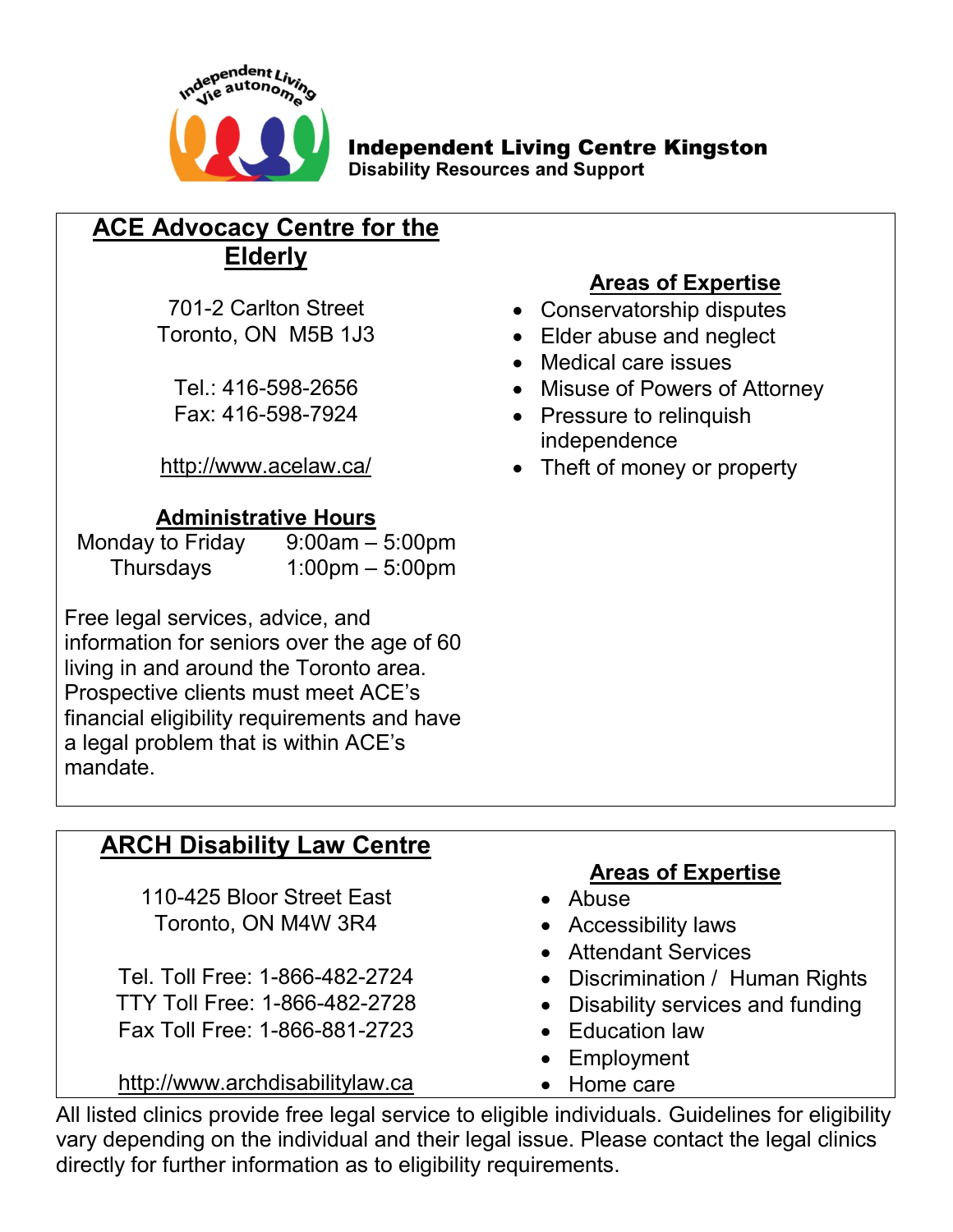#### **Administrative Hours Constanting Constanting Administrative Hours**

Monday to Friday 9:00am – 5:00pm

Free legal services, advice, and information for individuals with disabilities who meet the eligibility requirements of ARCH's Board of Directors and Legal Aid Ontario's financial guidelines.

- [archlib@lao.on.ca](mailto:archlib@lao.on.ca) Legal capacity the right to make your own decisions
	-

## **Kingston Community Legal Clinic (KCLC)**

356 Bagot Street **Consumer Law** Kingston, ON K7K 6T8 • Education Law

Fax: 613-547-4978

[http://www.kclc.ca](http://www.kclc.ca/)

## **Administrative Hours**

Monday to Thursday  $8:30$ am – 4:30pm  $\bullet$  Housing Friday  $1:00 \text{pm} - 4:30 \text{pm}$   $\bullet$  Human Rights

## **Satellite Office**

South Frontenac Community Services 4419 George Street Sydenham, ON K0H 2T0

Tel.: 613-541-0777

## **Administrative Hours**

Monday to Friday 9:00am – 12:00pm

Free legal services for people living in low income in Kingston.

## **Areas of Expertise**

- 
- 
- Employment
- Tel.: 613-541-0777 **Income Maintenance and Security** – Ontario Disability Support Program (ODSP), Ontario Works (OW), Employment Insurance (EI), Canada Pension Plan Disability (CPP-D)
	-
	-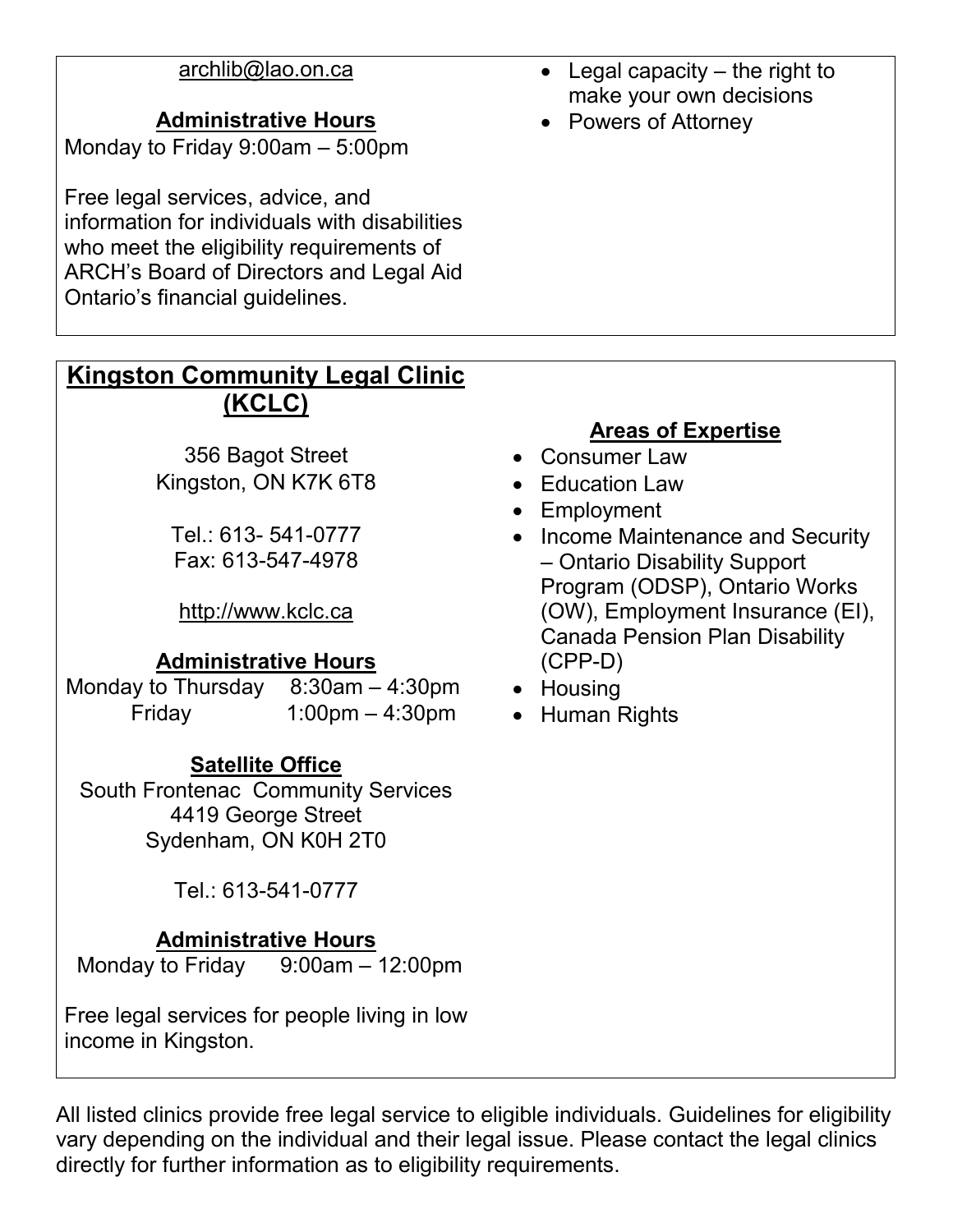# **Queen's Elder Law Clinic**

Room 406, Macdonald Hall **Conserverse Conserverse Conserverse Conserverse Conserverse Conserverse Conserverse** Queen's University **Construents** Financial exploitation

[http://law.queensu.ca/students/queens](http://law.queensu.ca/students/queens%20ElderLawClinic.html)  [ElderLawClinic.html](http://law.queensu.ca/students/queens%20ElderLawClinic.html) [queens.legal.aid@queensu.ca](mailto:queens.legal.aid@queensu.ca)

## **Administrative Hours**

Monday to Friday 8:30am – 4:30pm

Free legal services for individuals 60 years of age and above who are living in low income in Frontenac and Lennox & Addington Counties

## **Areas of Expertise**

- 
- 128 Union Street Elder abuse and neglect
	-
- Kingston, ON K7L 2P1 Hospital discharge issues
	- Incapacity planning
	- Tel. 613-533-2950 Misuse of Powers of Attorney
		- Pension entitlement matters

# **Queen's Legal Aid**

128 Union Street **Canadian Control Employment** Queen's University **CAUCAU CAUCAU CAUCAUCACC** Housing

Tel.: 613-533-2102 Fax: 613-533-6890

[http://law.queensu.ca/students/legal](http://law.queensu.ca/students/legal%20Aid.html)  [Aid.html](http://law.queensu.ca/students/legal%20Aid.html) [queens.legal.aid@queensu.ca](mailto:queens.legal.aid@queensu.ca)

## **Administrative Hours**

Monday to Thursday 9:00am – 4:30pm Fridays 1:00pm – 4:30pm

# **Areas of Expertise**

- Room 406, Macdonald Hall **•** Criminal Injuries Compensation
	-
	-
	- Kingston, ON K7L 2P1 Income Maintenance and Security – Ontario Disability Support Program (ODSP), Ontario Works (OW), Employment Insurance (EI), Canada Pension Plan Disability (CPP-D)